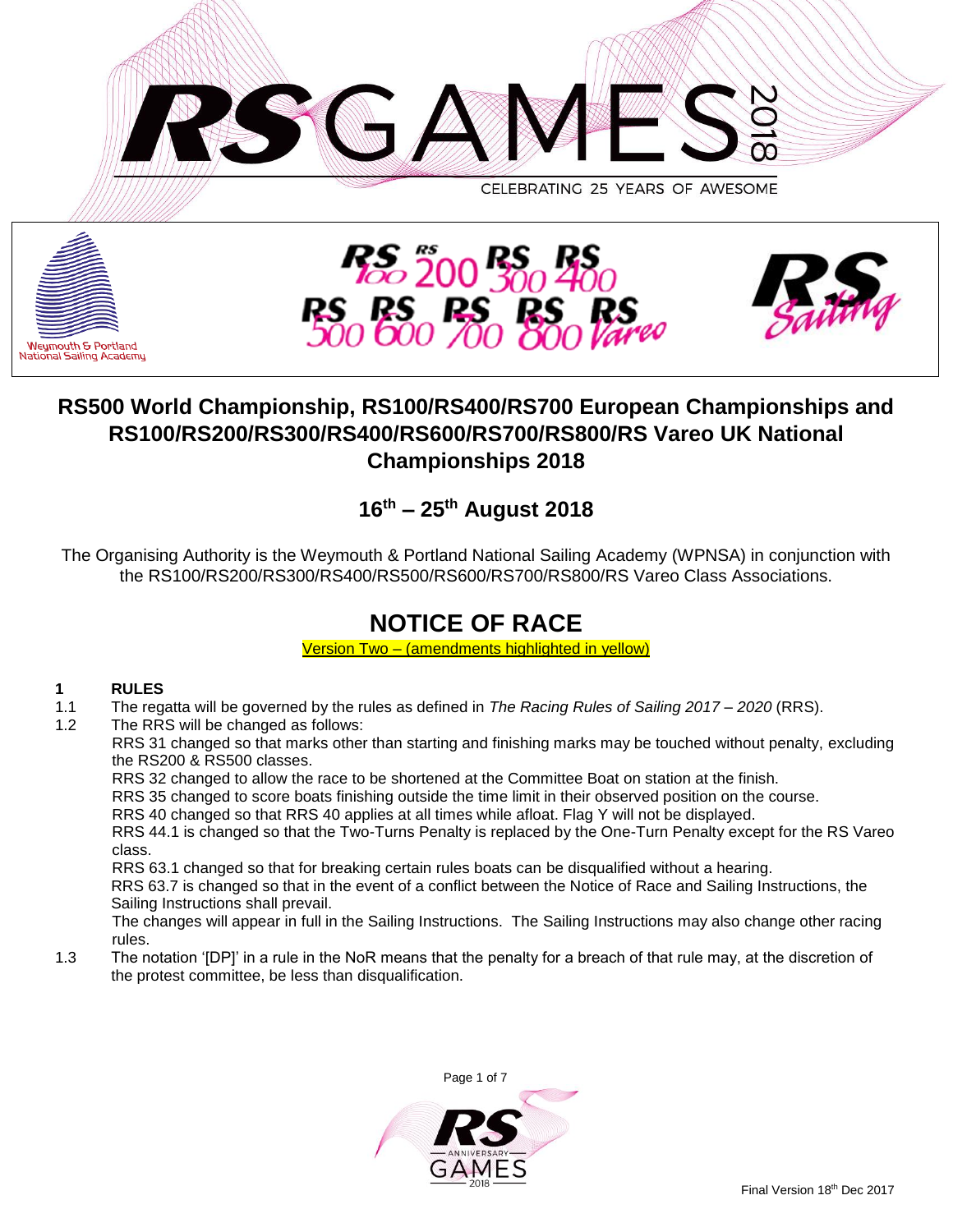

### **2 ADVERTISING**

Boats may be required to display advertising chosen and supplied by the Organising Authority. If this rule is broken, World Sailing Regulation 20.9.2 applies. [DP].

#### **3 ELIGIBILITY AND ENTRY**

- 3.1 Class Rule '3. Class Association Membership' of the RS Class Rules will apply for eligibility to compete in any of these events.
- 3.2 Eligible boats may enter online at<http://www.rssailing.org/rsgames/>
- 3.3 No entries will be accepted within one day of the start of an individual championship.
- 3.4 A Parent/Guardian Consent and Supervision Form must be completed and signed by the Parent or Guardian of any competitor under the age of 18 on the last day of the event and handed in at registration.

#### **4 FEES**

4.1 Fees are dependent on single or double handed boats, the number of days racing and special requirements. Required fees are as follows:

RS100/RS300/RS700 Entry on or before 1st July 2018 - £120 / €141 RS200 Entry before <mark>1औ July 2018</mark> - £210 / €248 RS400 Entry before <mark>1औ July 2018</mark> - £200 / €236 RS500 Entry before <mark>1औ July 2018</mark> - £215 / €254 RS600/RS Vareo Entry before <mark>1औ July 2018</mark> - £90 / €106

RS800 Entry before <mark>1औ July 2018</mark> - £160 / €189

- 4.2 There is a £25/€30 reduction for youth entry (for helms aged 22 or under at start of championship).
- 4.3 There is an additional £50/€59 late entry levy for entry fees received after 30<sup>th</sup> June 2018.

#### **5 QUALIFYING SERIES AND FINAL SERIES – RS400 and RS500 only**

If there are fewer than 60 entries, there will be a single series. If there are 70 or more entries, the fleet will be split into two equal flights for the qualifying series, re-flighting each day. The qualifying series will finish at the end of the day on which 6 races are completed for both flights. For the final series, the fleet will be split into two fleets of equal size – gold and silver. If there are 60 to 69 entries, the decision to race as a single series or a qualifying and final series will be at the discretion of the Organising Authority.

#### **6 SCHEDULE**

- 6.1 Registration will be available on the day before the first scheduled day of racing from 12:00 to 18:00 and on the first scheduled day of racing from 09:00 to 11:00 in the RS Games Office.
- 6.2 The competitors briefing for each event will be held at 11:00 at the RS Stage on the first scheduled day of racing.
- 6.3 Dates of racing, number of races, and first scheduled warning signal are given in appendix A to this Notice of Race.
- 6.4 On the last scheduled day of racing no warning signal will be made after 15:00.
- 6.5 The race committee reserve the right to modify the programme due to extreme weather conditions or other causes. This may include bringing scheduled races forward, except the first race on the first scheduled day of racing for a class.

### **7 SAILING INSTRUCTIONS**

The sailing instructions will be available on the event website.

#### **8 VENUE**

- 8.1 The venue is the Weymouth and Portland National Sailing Academy (WPNSA). Further information on WPNSA is available online at [www.wpnsa.org.uk.](http://www.wpnsa.org.uk/)
- 8.2 Racing will be in Weymouth Bay or Portland Harbour, apart from the RS200 fleet where all racing will be in Weymouth Bay.

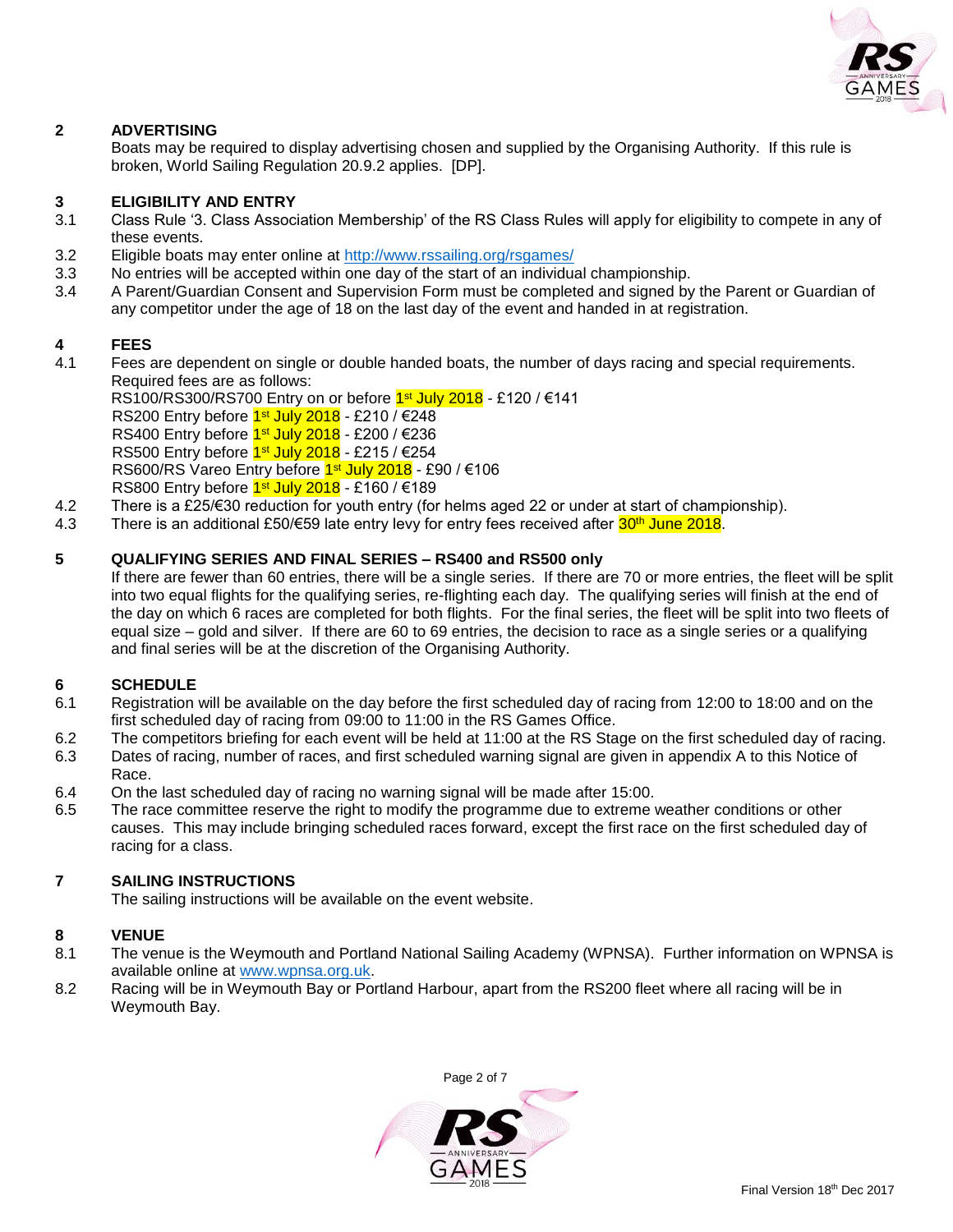

### **9 THE COURSES**

- 9.1 The courses to be sailed are specified in Appendix A.
- 9.2 Line starts will be used for all fleets except the RS200 fleet where gate starts will be used.

#### **10 SCORING**

- 10.1 Three races are required to be completed to constitute a series.
- 10.2 In a single series event a boats score will be calculated as follows:
	- (a) When fewer than four races have been completed, a boat's series score will be the total of her race scores.
	- (b) When from four to seven races have been completed, a boat's series score will be the total of her race scores excluding her worst score.
	- (c) When eight or more races have been completed, a boat's series score will be the total of her race scores excluding her two worst scores.
- 10.3 In an event with a qualifying and final series, the total score of each boat will be the sum of her scores as follows: (a) Qualifying series:
	- i. Fewer than five completed races all her race scores.
	- ii. Five or more completed races all scores except her worst score.
	- (b) Final series:
		- i. Fewer than four completed final series races her qualifying series score plus all of her final series scores.
		- ii. Four or more completed final series races her qualifying series score plus all her final series scores except her worst final series race score.
- 10.4 Points will accrue to the registered helm or helm and crew and not the entered boat. The registered helm and crew may swap roles without restriction.

#### **11 SUPPORT BOATS**

- 11.1 Upon arrival Support Boats must report to the Weymouth and Portland National Sailing Academy reception and pay the appropriate charge, which is £5 per day, per support boat. They must not launch before this requirement has been met.
- 11.2 Support boats, coaches and other support persons shall stay at least 100 metres outside areas where boats are racing from the time of the preparatory signal for the first class to start on that course until all boats have finished or retired or the race committee signals a postponement, general recall or abandonment. [DP].
- 11.3 During the event, support boats shall not tow boats participating in the event unless the race committee have signalled that towing is allowed. [DP].
- 11.4 In order to prevent fuel spillage, refuelling of boats/tanks is not permitted on the pontoons at WPNSA. Boats may refuel at the Portland Marina fuel pontoon or removable tanks may be taken offsite to be refuelled at a Service Station.
- 11.5 Kill cords shall be worn at all times whilst engines are running. The Course Safety Leader will be looking out for compliance on this issue, there are no excuses and boats will be requested to leave the race area immediately if kill cords are not being used appropriately.

#### **12 BERTHING**

Boats shall be kept in their assigned places while whey are in the boat park.

#### **13 RADIO COMMUNICATION**

Except in an emergency, a boat that is racing shall not make voice or data transmissions and shall not receive voice or data communication that is not available to all boats. [DP].

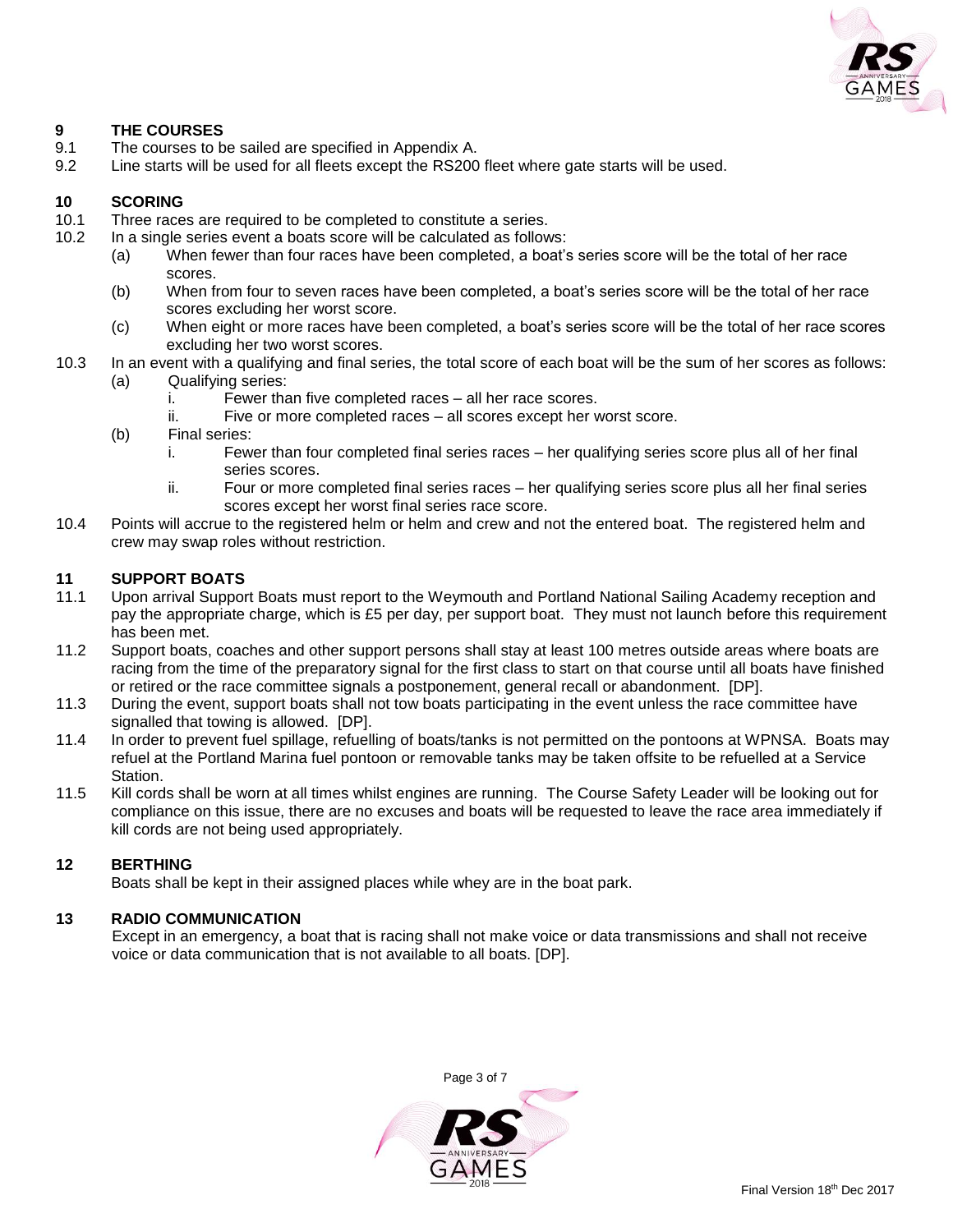

## **14 PRIZES**

#### World Championship

The overall winners of the RS500 Championship fleet series will be awarded the first place trophy and the title World Champions.

#### European Championships

The overall winners of the RS100/RS400/RS700 Championship fleet series will be awarded the first place trophy and the title European Champions.

#### National Championships

The first boat sailed by a helm (and crew as appropriate) primarily resident in the UK in the

RS100/RS200/RS300/RS400/RS600/RS700/RS800/RS Vareo Championship fleet series will be awarded the title UK National Champions.

Additional prizes may be awarded depending on fleet size and categories (e.g. age groups, silver and bronze fleet etc).

## **15 RISK STATEMENT**

Rule 4 of the RRS states "The responsibility for a boat's decision to participate in a race or to continue racing is hers alone".

Sailing is by its nature an unpredictable sport and therefore inherently involves an element of risk. By taking part in the event, each competitor agrees and acknowledges that:

- (a) They are aware of the inherent element of risk involved in the sport and accept responsibility for the exposure of themselves, their crew and their boat to such inherent risk while taking part in the event;
- (b) They are responsible for the safety of themselves, their crew, their boat and other property whether afloat or ashore;
- (c) They accept responsibility for any injury, damage or loss caused by their own actions or omissions;
- (d) Their boat is in good order, equipped to sail in the event and they are fit to participate;
- (e) The provision of a race management team, patrol boats and other officials and volunteers by the event organiser does not relieve them of their own responsibilities;
- (f) The provision of patrol boat cover is limited to such assistance, particularly in extreme weather conditions, as can be practically provided in the circumstances;
- (g) It is their responsibility to familiarise themselves with any risks specific to this venue or this event drawn to their attention in any rules and information produced for the venue or event and to attend any competitors briefing held for the event.

### **16 INSPECTIONS**

The fact that race officials may conduct inspections of a boat does not reduce the responsibilities of each competitor set out in this Notice of Race.

### **17 INSURANCE**

Each participating boat shall be insured with valid third-party liability insurance with a minimum cover of £2,000,000 per incident or the equivalent.

### **18 RIGHTS AND COPYRIGHT**

By participating in this event, a competitor automatically grants to the Organising Authority, the National and International Class Associations and the sponsors of the event the right in perpetuity to make, use and show at their discretion any motion pictures, still pictures and live, taped or filmed television and other reproductions of him/her during the championship, and of all of his/her material related to the championship, without compensation.

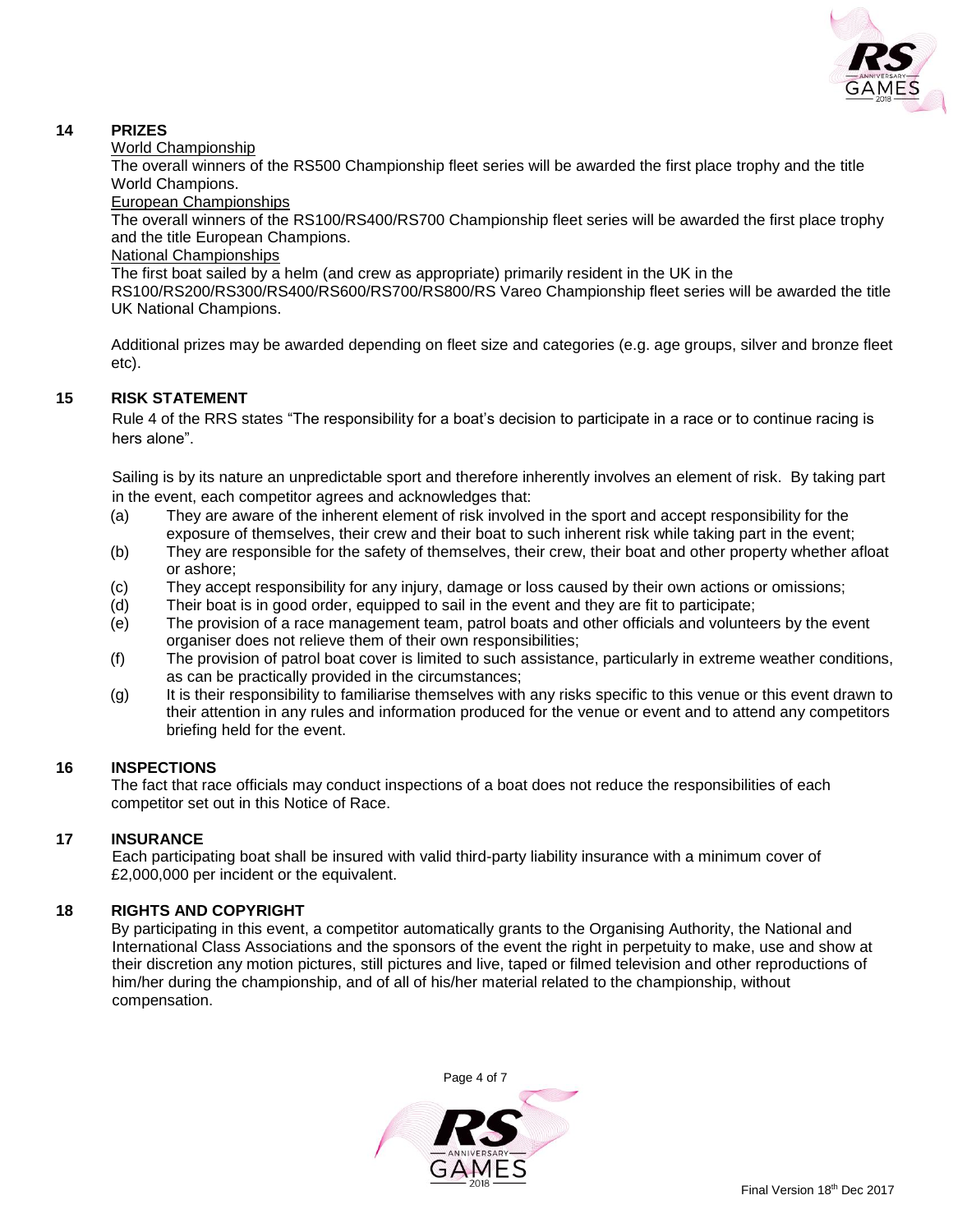

#### **19 DATA PROTECTION**

In order to manage the events, information provided by competitors will be held on a database. The management of personal information and images (as in NoR 18) will comply with the new General Data Protection Regulations Legislation that comes into effect in May 2018. More details will be available in the Sailing Instructions.

#### **20 FURTHER INFORMATION**

For further information please contact Heather Chipperfield on [heatherc@rs-association.com](mailto:heatherc@rs-association.com) or +44 (0)1590 610273.

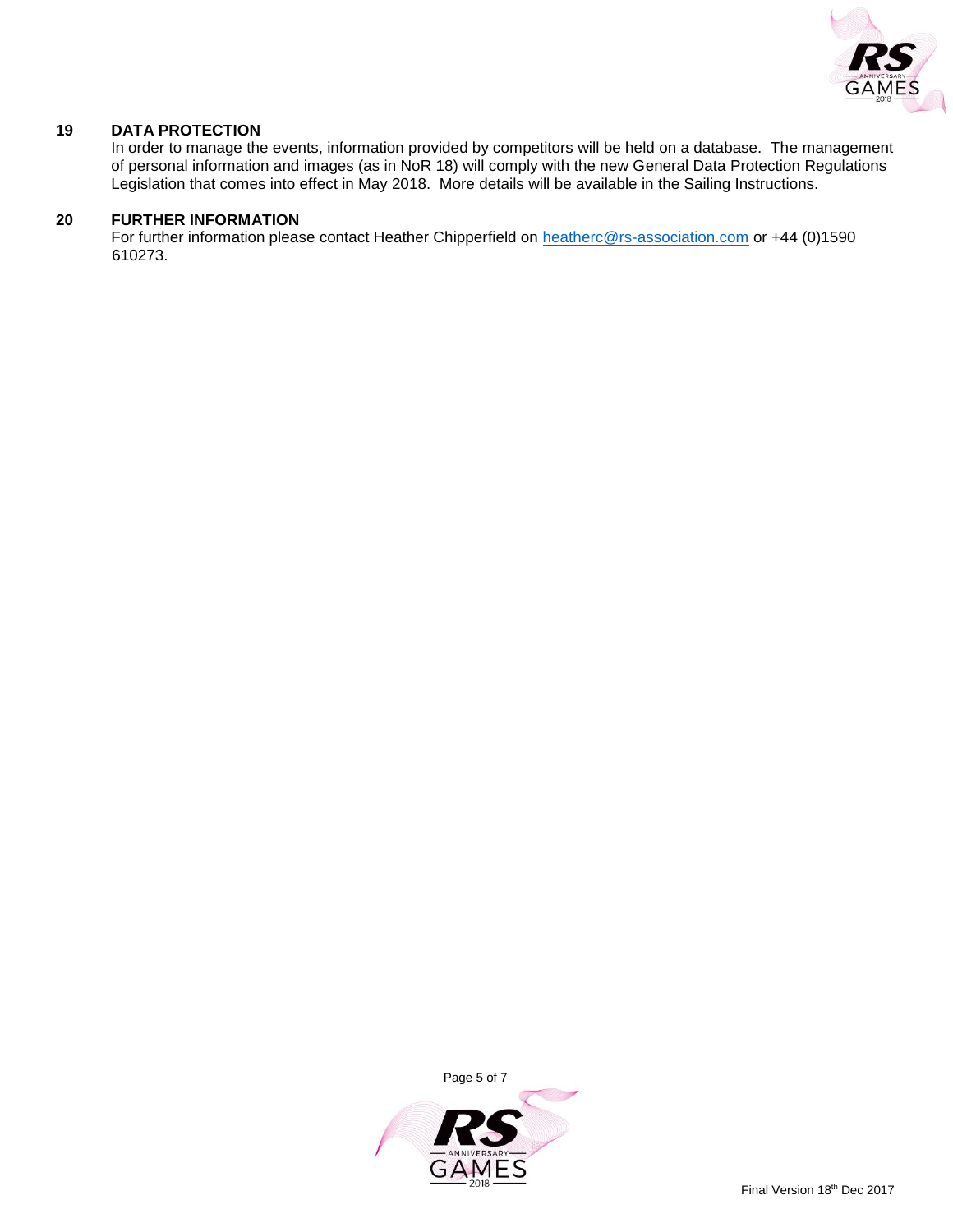

# **Appendix A – Schedule, Courses and Target Times**

# **RS 700 European & RS 800 UK National Championships**

| Day      | Date                    | <b>First Warning Signal</b> | <b>Number of Scheduled Races</b> |
|----------|-------------------------|-----------------------------|----------------------------------|
| Thursday | 16 <sup>th</sup> August | 13:00                       |                                  |
| Fridav   | 17 <sup>th</sup> August | 11:30                       |                                  |
| Saturday | 18 <sup>th</sup> August | 11:30                       |                                  |
| Sunday   | 19 <sup>th</sup> August | 11:30                       |                                  |

| <b>Class</b>  | <b>Course</b>                                                | <b>Target Time for First Finisher</b> |
|---------------|--------------------------------------------------------------|---------------------------------------|
| <b>RS 700</b> | O (outer loop finishing to leeward of mark 3)                | 45 minutes                            |
| <b>RS 800</b> | (windward leeward finishing to windward of committee vessel) | 45 minutes                            |

# **RS 100 European & RS 300 UK National Championships**

| Day      | Date                    | <b>First Warning Signal</b> | <b>Number of Scheduled Races</b> |
|----------|-------------------------|-----------------------------|----------------------------------|
| Thursday | 16 <sup>th</sup> August | 13:00                       |                                  |
| Friday   | 17 <sup>th</sup> August | 11:30                       |                                  |
| Saturday | 18 <sup>th</sup> August | 11:30                       |                                  |
| Sundav   | 19 <sup>th</sup> August | 11:30                       |                                  |

| <b>Class</b>  | <b>Course</b>                                              | <b>Target Time for First Finisher</b> |
|---------------|------------------------------------------------------------|---------------------------------------|
| <b>RS 100</b> | L (windward leeward finishing to windward of the committee | 45 minutes                            |
|               | vessel)                                                    |                                       |
| <b>RS 300</b> | T (trapezoid finishing upwind through start/finish line)   | 45 minutes                            |

# **RS 400 European Championship**

| Day       | Date                    | <b>First Warning Signal</b> | <b>Number of Scheduled Races</b> |
|-----------|-------------------------|-----------------------------|----------------------------------|
| Saturday  | 18 <sup>th</sup> August | 13:00                       |                                  |
| Sunday    | 19 <sup>th</sup> August | 11:30                       |                                  |
| Monday    | 20 <sup>th</sup> August | 11:30                       |                                  |
| Tuesday   | 21 <sup>st</sup> August | 11:30                       |                                  |
| Wednesday | 22 <sup>nd</sup> August | 11:30                       |                                  |

| <b>Class</b>  | Course                                                     | <b>Target Time for First Finisher</b> |
|---------------|------------------------------------------------------------|---------------------------------------|
| <b>RS 400</b> | L (windward leeward finishing to windward of the committee | 50 minutes                            |
|               | vessel)                                                    |                                       |